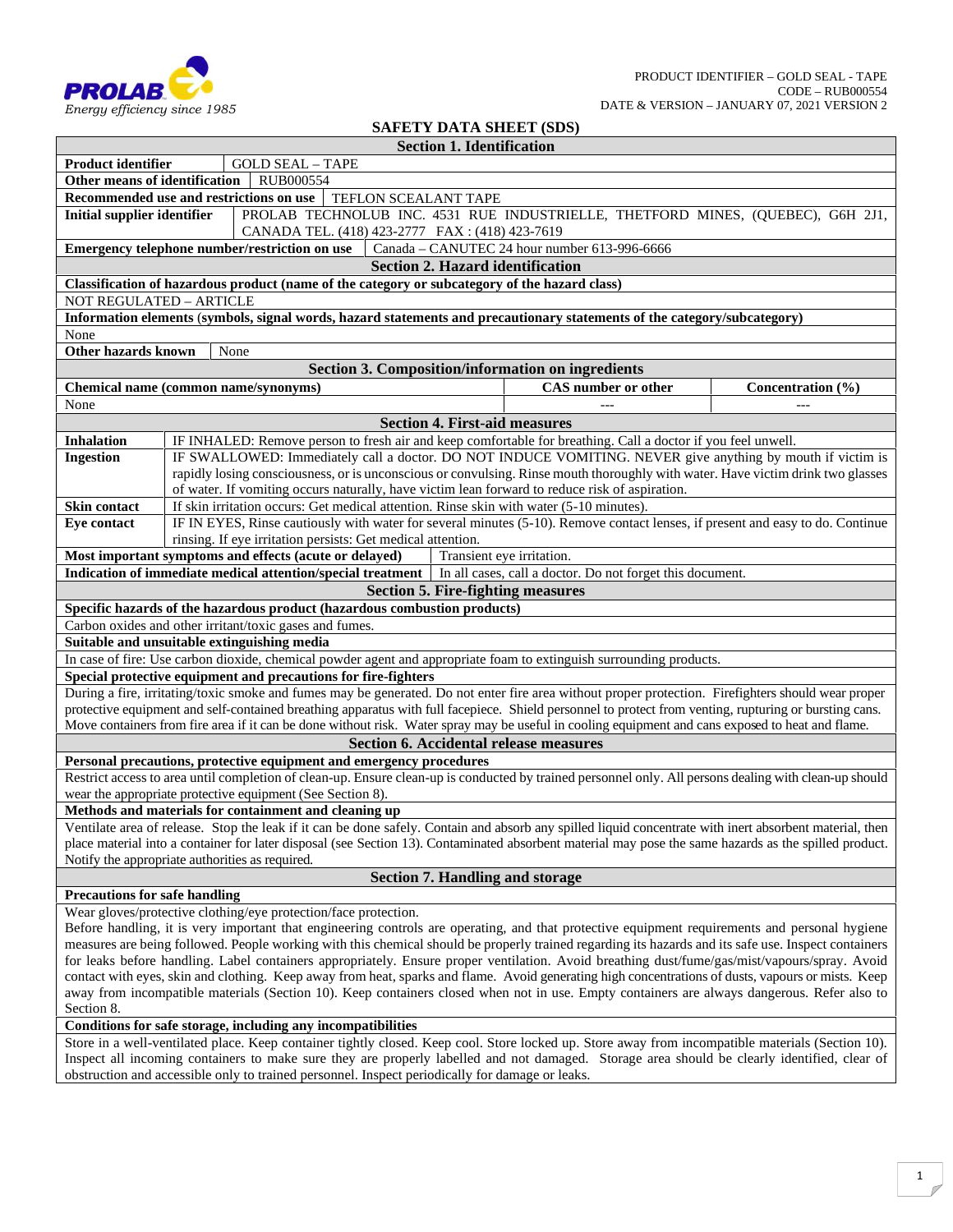

## **Section 8. Exposure controls/Personal protection**

## **Control parameters (biological limit values or exposure limit values and source of those values)**

Exposure limits: None

**Appropriate engineering controls**

Use under well-ventilated conditions. Local exhaust ventilation system is recommended to maintain concentrations of contaminants below exposure limits. Make emergency eyewash stations, safety/quick-drench showers, and washing facilities available in work area.

## **Individual protection measures/personal protective equipment**

Respiratory protection is required if the concentrations are higher than the exposure limits. Use a NIOSH approved respirators if the exposure limits are unknown. Chemically protective gloves (impervious), and other protective clothing to prevent prolonged or repeated skin contact, must be worn during all handling operations. Wear protective chemical splash goggles to prevent mists from entering the eyes. Wash hands/nails/face thoroughly after handling. Do not eat, drink or smoke when using this product. Practice good personal hygiene after using this material. Remove and wash contaminated work clothing before re-use.

| <b>Section 9. Physical and chemical properties</b>                                         |                                                          |  |  |  |  |  |  |
|--------------------------------------------------------------------------------------------|----------------------------------------------------------|--|--|--|--|--|--|
| Solid tape<br>Appearance, physical state/colour                                            | Vapour pressure<br>Not available                         |  |  |  |  |  |  |
| Odour<br>Not available                                                                     | <b>Vapour density</b><br>Not available                   |  |  |  |  |  |  |
| <b>Odour threshold</b><br>Not available                                                    | <b>Relative density</b><br>Not available                 |  |  |  |  |  |  |
| Not available<br>pH                                                                        | <b>Solubility</b><br>Not available                       |  |  |  |  |  |  |
| <b>Melting/freezing point</b><br>Not available                                             | Partition coefficient - n-octanol/water<br>Not available |  |  |  |  |  |  |
| Initial boiling point/range<br>Not available                                               | <b>Auto-ignition temperature</b><br>Not available        |  |  |  |  |  |  |
| Not available<br><b>Flash point</b>                                                        | <b>Decomposition temperature</b><br>Not available        |  |  |  |  |  |  |
| <b>Evaporation rate</b><br>Not available                                                   | Viscosity   Not available                                |  |  |  |  |  |  |
| <b>Flammability (solids and gases)</b><br>Not available                                    | <b>VOC</b><br>Not available                              |  |  |  |  |  |  |
| Upper and lower flammability/explosive limits<br>Not available                             | None known<br><b>Other</b>                               |  |  |  |  |  |  |
| Section 10. Stability and reactivity                                                       |                                                          |  |  |  |  |  |  |
| <b>Reactivity</b>                                                                          |                                                          |  |  |  |  |  |  |
| Does not react under the recommended storage and handling conditions prescribed.           |                                                          |  |  |  |  |  |  |
| <b>Chemical stability</b>                                                                  |                                                          |  |  |  |  |  |  |
| Stable under the recommended storage and handling conditions prescribed.                   |                                                          |  |  |  |  |  |  |
| <b>Possibility of hazardous reactions</b>                                                  |                                                          |  |  |  |  |  |  |
| None known.                                                                                |                                                          |  |  |  |  |  |  |
| Conditions to avoid (static discharge, shock or vibration)                                 |                                                          |  |  |  |  |  |  |
| None known.                                                                                |                                                          |  |  |  |  |  |  |
| <b>Incompatible materials</b>                                                              |                                                          |  |  |  |  |  |  |
| None known.                                                                                |                                                          |  |  |  |  |  |  |
| <b>Hazardous decomposition products</b>                                                    |                                                          |  |  |  |  |  |  |
| None known                                                                                 |                                                          |  |  |  |  |  |  |
| <b>Section 11. Toxicological information</b>                                               |                                                          |  |  |  |  |  |  |
| Information on the likely routes of exposure (inhalation, ingestion, skin and eye contact) |                                                          |  |  |  |  |  |  |
| May cause transient eye irritation.                                                        |                                                          |  |  |  |  |  |  |
| Symptoms related to the physical, chemical and toxicological characteristics               |                                                          |  |  |  |  |  |  |
| Eye irritation, redness, tearing.                                                          |                                                          |  |  |  |  |  |  |
| Delayed and immediate effects (chronic effects from short-term and long-term exposure)     |                                                          |  |  |  |  |  |  |
| Skin Sensitization - No data available;                                                    |                                                          |  |  |  |  |  |  |
| Respiratory Sensitization - No data available;                                             |                                                          |  |  |  |  |  |  |
| Germ Cell Mutagenicity - No data available;                                                |                                                          |  |  |  |  |  |  |
| Carcinogenicity - No ingredient listed by IARC, ACGIH, NTP or OSHA;                        |                                                          |  |  |  |  |  |  |
| Reproductive Toxicity - No data available;                                                 |                                                          |  |  |  |  |  |  |
| Specific Target Organ Toxicity - Single Exposure - No data available;                      |                                                          |  |  |  |  |  |  |
| Specific Target Organ Toxicity — Repeated Exposure - No data available;                    |                                                          |  |  |  |  |  |  |
| Aspiration Hazard - No data available;                                                     |                                                          |  |  |  |  |  |  |
| Health Hazards Not Otherwise Classified - No data available;                               |                                                          |  |  |  |  |  |  |
| Numerical measures of toxicity (ATE; LD <sub>50</sub> & LC <sub>50</sub> )                 |                                                          |  |  |  |  |  |  |
| None                                                                                       |                                                          |  |  |  |  |  |  |
| ATE not available in this document.                                                        |                                                          |  |  |  |  |  |  |
| <b>Section 12. Ecological information</b>                                                  |                                                          |  |  |  |  |  |  |
| Ecotoxicity (aquatic and terrestrial information)                                          |                                                          |  |  |  |  |  |  |
| No data available for the product.                                                         |                                                          |  |  |  |  |  |  |
| <b>Persistence and degradability</b><br>No data available                                  |                                                          |  |  |  |  |  |  |
| <b>Bioaccumulative potential</b><br>No data available                                      |                                                          |  |  |  |  |  |  |
| <b>Mobility</b> in soil<br>No data available                                               |                                                          |  |  |  |  |  |  |
| Other adverse effects<br>No data available                                                 |                                                          |  |  |  |  |  |  |